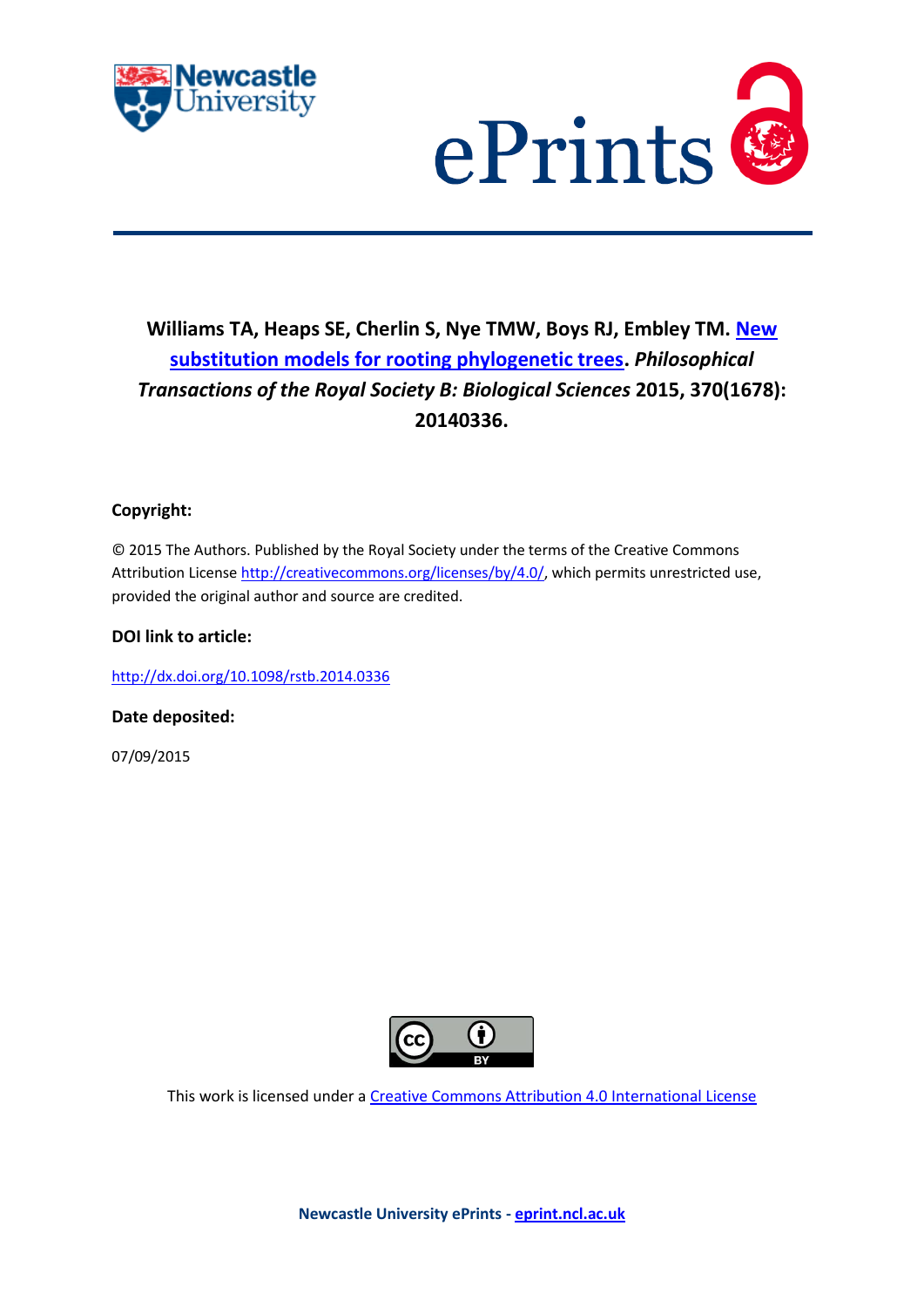## **PHILOSOPHICAL TRANSACTIONS B**

### rstb.royalsocietypublishing.org

# Research



Cite this article: Williams TA, Heaps SE, Cherlin S, Nye TMW, Boys RJ, Embley TM. 2015 New substitution models for rooting phylogenetic trees. Phil. Trans. R. Soc. B 370: 20140336. http://dx.doi.org/10.1098/rstb.2014.0336

Accepted: 4 June 2015

One contribution of 17 to a theme issue 'Eukaryotic origins: progress and challenges'.

### Subject Areas:

bioinformatics, computational biology, evolution, genetics, genomics, taxonomy and systematics

#### Keywords:

phylogenetics, substitution models, tree of life

#### Author for correspondence:

Tom A. Williams e-mail: [tom.williams2@ncl.ac.uk](mailto:tom.williams2@ncl.ac.uk)

Electronic supplementary material is available at http://dx.doi.org/10.1098/rstb.2014.0336 or via http://rstb.royalsocietypublishing.org.

THE ROYAL SOCIETY **PUBLISHING** 

# New substitution models for rooting phylogenetic trees

Tom A. Williams<sup>1</sup>, Sarah E. Heaps<sup>1,2</sup>, Svetlana Cherlin<sup>1,2</sup>, Tom M. W. Nye<sup>2</sup> .<br>י Richard J. Boys<sup>2</sup> and T. Martin Embley<sup>1</sup>

<sup>1</sup>Institute for Cell and Molecular Biosciences, Newcastle University, Newcastle upon Tyne NE2 4HH, UK <sup>2</sup>School of Mathematics and Statistics, Newcastle University, Newcastle upon Tyne NE1 7RU, UK

The root of a phylogenetic tree is fundamental to its biological interpretation, but standard substitution models do not provide any information on its position. Here, we describe two recently developed models that relax the usual assumptions of stationarity and reversibility, thereby facilitating root inference without the need for an outgroup.We compare the performance of these models on a classic test case for phylogenetic methods, before considering two highly topical questions in evolutionary biology: the deep structure of the tree of life and the root of the archaeal radiation.We show that all three alignments contain meaningful rooting information that can be harnessed by these new models, thus complementing and extending previous work based on outgroup rooting. In particular, our analyses exclude the root of the tree of life from the eukaryotes or Archaea, placing it on the bacterial stem or within the Bacteria. They also exclude the root of the archaeal radiation from several major clades, consistent with analyses using other rooting methods. Overall, our results demonstrate the utility of non-reversible and non-stationary models for rooting phylogenetic trees, and identify areas where further progress can be made.

### 1. Introduction

The root of a phylogenetic tree is fundamental to its biological interpretation. For example, the eocyte hypothesis of Lake [\[1\]](#page-7-0), in which the eukaryotic host cell emerges from within the archaeal radiation, depends critically on a root for the tree of life outside the eukaryotes or the relevant archaeal groups. And yet, phylogenies of the broadly conserved genes usually used to test hypotheses of eukaryotic origins are typically unrooted, because they are inferred under stationary, reversible substitution models in which the likelihood of the tree does not depend on the position of the root [[2](#page-7-0)].

To interpret unrooted trees, biologists typically make use of external information [[3](#page-7-0)]. A common strategy is to include an outgroup, or set of taxa that are known to branch outside the clade of interest (the in-group). The root can then be placed on the branch connecting the outgroup to the rest of the tree. Although widely used, outgroup rooting has the potential to interfere with the inference of in-group relationships, particularly when the outgroup is distantly related to the in-group or differs substantially in nucleotide or amino acid composition [\[4,5\]](#page-7-0). In such cases, outgroup rooting can lead to a phylogenetic artefact called 'longbranch attraction' (LBA) [[6](#page-7-0)], in which fast-evolving or compositionally biased sequences are drawn towards the outgroup, appearing as basal (early diverging) members of the in-group in the inferred tree [\[7\]](#page-7-0). LBA is commonly invoked to explain the basal placement of the Microsporidia, a group of fast-evolving Fungi, in early eukaryotic trees [\[8\]](#page-7-0), and it may also have played a role in the inference of the 'three domains' tree of life, in which the eukaryotes branch as the sister group to a monophyletic Archaea [\[9,10\]](#page-7-0).

Another limitation of standard outgroup rooting is that it cannot be used to root the tree of life, for which no obvious outgroup is known. An ingenious solution to this problem is to use pairs of paralogous genes that were already present in the last universal common ancestor (LUCA); each paralogue can

& 2015 The Authors. Published by the Royal Society under the terms of the Creative Commons Attribution License [http://creativecommons.org/licenses/by/4.0/, which permits unrestricted use, provided the original](http://creativecommons.org/licenses/by/4.0/) [author and source are credited.](http://creativecommons.org/licenses/by/4.0/)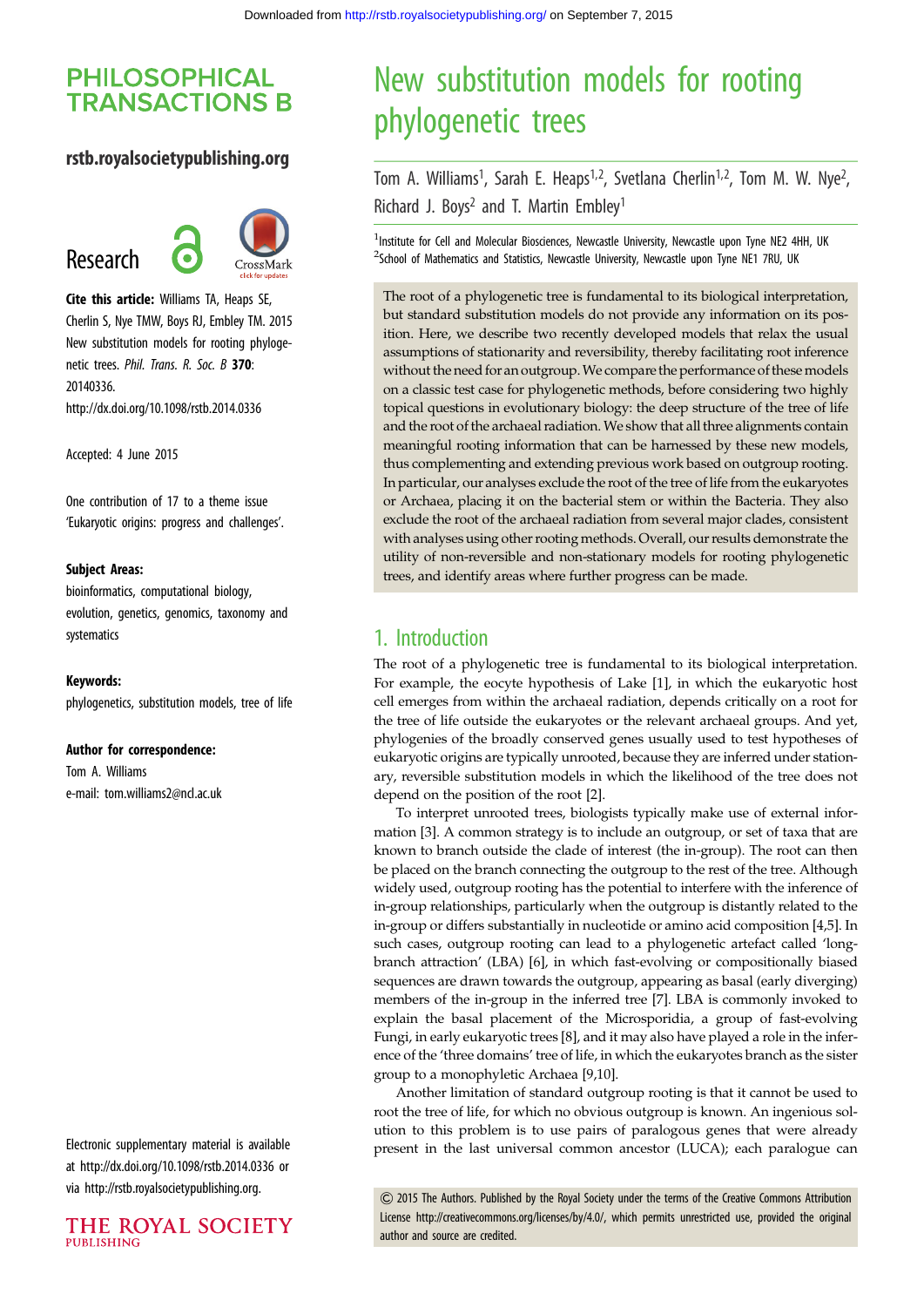then act as an outgroup to root the other. Analyses of this type have supported a root on the branch separating the Bacteria from all other cellular life [\[11](#page-7-0)-[13\]](#page-7-0), but are nonetheless fraught with difficulty [[14](#page-7-0)]—as highlighted by Gouy and colleagues elsewhere in this issue [[15\]](#page-7-0). In practice, it is difficult to trace gene duplications back to LUCA, so the number of genes that can be analysed is low, and the long basal branches in the resulting trees may be particularly sensitive to phylogenetic error [\[14](#page-7-0)].

There is therefore a clear need for alternative rooting approaches, both to corroborate results from outgroup rooting and for use in cases where outgroup rooting is problematic. Potential alternatives include the use of molecular clocks [\[16](#page-7-0)], gene tree parsimony [\[17](#page-7-0)] and, most recently, probabilistic gene tree/species tree reconciliation [[18](#page-7-0)]. Here, we consider another approach to rooting phylogenetic trees: the use of non-reversible or non-stationary substitution models, in which the likelihood of the tree depends on the position of the root. These models allow the tree to be rooted as an integral part of the analysis, without the need for outgroups. Despite the potential of these approaches for addressing questions in deep phylogeny, there has been surprisingly little work on the subject. Barry & Hartigan [\[19](#page-7-0)] developed a non-reversible and non-stationary substitution model that was implemented by Jayaswal et al. [\[20](#page-7-0)] and has been applied to the inference of rooted trees [\[21](#page-7-0)]; however, the large number of parameters involved has limited the general applicability of the model. Yang & Roberts [[22\]](#page-7-0) proposed a non-stationary model which allowed a change in the composition vector at each speciation event. They fitted their model to small-subunit ribosomal RNA (rRNA) sequences from across the tree of life, and recovered an eocyte tree in which the root was placed between E. coli—the single bacterial representative—and the remaining sequences. The NDCH model of Foster [[23\]](#page-7-0) and the BP model of Blanquart & Lartillot [\[24,25](#page-7-0)] are similar except a fixed, but unknown, number of composition vectors apply to different parts of the tree. While these models have the potential to offer a more parsimonious description of the data, their unknown dimension makes model-fitting computationally difficult. Finally, Huelsenbeck et al. [[26\]](#page-7-0) investigated the ability of a non-reversible model to correctly identify the root position on simulated data and found that the approach worked best when the data contained a high degree of non-reversibility.

One reason for the lack of subsequent interest in these models may be the additional model complexity which can result from relaxing the standard assumptions of reversibility and stationarity, and the resultant increase in the computational cost of model fitting (though see [\[27\]](#page-7-0)). Here, we describe recent advances in Bayesian modelling of non-reversible [\[28](#page-7-0)] and non-stationary [[29\]](#page-7-0) substitution processes that ameliorate some of these difficulties. We then apply these new models to root trees relating to three classical problems in evolutionary biology: the relationship between the extremophilic Bacteria Thermus and Deinococcus; the relationship of the eukaryotes to the Archaea in the ribosomal RNA tree of life and the root of the archaeal radiation.

# 2. Two models for learning about the root of a phylogenetic tree

Consider evolution at one site of a nucleotide sequence, along one branch of a phylogenetic tree. Most phylogenetic models assume that substitutions can be modelled using a continuous time Markov process (CTMP). The defining assumption which underpins these models is the Markov property which asserts that, conditional on the current state of the process (i.e. the current nucleotide), the future state depends only on this current state and not on its past. The CTMP is characterized by an instantaneous rate matrix that governs the transition probabilities along the branch. Standard models assume that the CTMP is time-reversible and in its stationary distribution. This pair of assumptions affords some mathematical simplification and allows the rate matrix to be decomposed into the probabilities of the theoretical stationary distribution and a set of exchangeability parameters [[30\]](#page-7-0). The latter determine the general propensity for change between the different pairs of nucleotides. The most general form of this model, with six exchangeability parameters, is the GTR model [\[31](#page-8-0)]. Assumptions of equality among these parameters give rise to simpler models, such as the HKY85 model [\[32](#page-8-0)], which has only two: one governing the rate at which transitions occur, and the other the rate of transversions. In standard models, a rate matrix of the same form is assumed to apply to every branch of the tree. We call this assumption across-branch homogeneity. Sites are then assumed to be independent of each other and evolving according to the same model, but with a site-specific rate. The variation between rates is generally modelled using a gamma distribution or one of its discretized approximations [[33](#page-8-0)].

The assumptions of stationarity, reversibility and acrossbranch homogeneity are largely made for mathematical convenience. However, these assumptions come at an inferential cost, with stationary and reversible models yielding likelihood functions that do not depend on the position of the root. As such, topological inference is limited to unrooted trees. We consider two recently developed Bayesian hierarchical models that relax some of these standard assumptions, and thereby allow the models to be used to make inference about root positions.

The first of these models, NR [[28\]](#page-7-0), is branch-homogeneous and stationary, but non-reversible. In a non-reversible model, the direction of time is important. The structure of the Bayesian hierarchical model is based on the simple HKY85 model, but allows the parameters of the instantaneous rate matrix to depart from this structure through two perturbations: the first to allow a more general GTR structure, and the second to allow the most general non-reversible form. The size of the perturbations is controlled by standard deviation parameters  $\sigma_R$  and  $\sigma_N$ , respectively, whose values are unknown. By fitting the model to data, we learn which values are more or less plausible, with large values of  $\sigma_R$  providing evidence of reversible departures from the HKY85 model, and large values of  $\sigma_{\rm N}$ providing evidence of non-reversibility. Indeed, it is this evidence of non-reversibility that drives inference about the root position.

The second model, HB [\[29](#page-7-0)], is branch-heterogeneous. Evolution on each branch proceeds according to the GTR model, but the composition vector, i.e. the theoretical stationary distribution, is allowed to take a different value on each branch that is not connected to the root. A further distinct composition vector applies at the root and on the two branches on either side. This creates a model of fixed dimension that is easier to fit than the related NDCH [\[23](#page-7-0)] or BP [[24,25\]](#page-7-0) models. To avoid overparametrization, the Bayesian hierarchical model is structured to allow information to be 2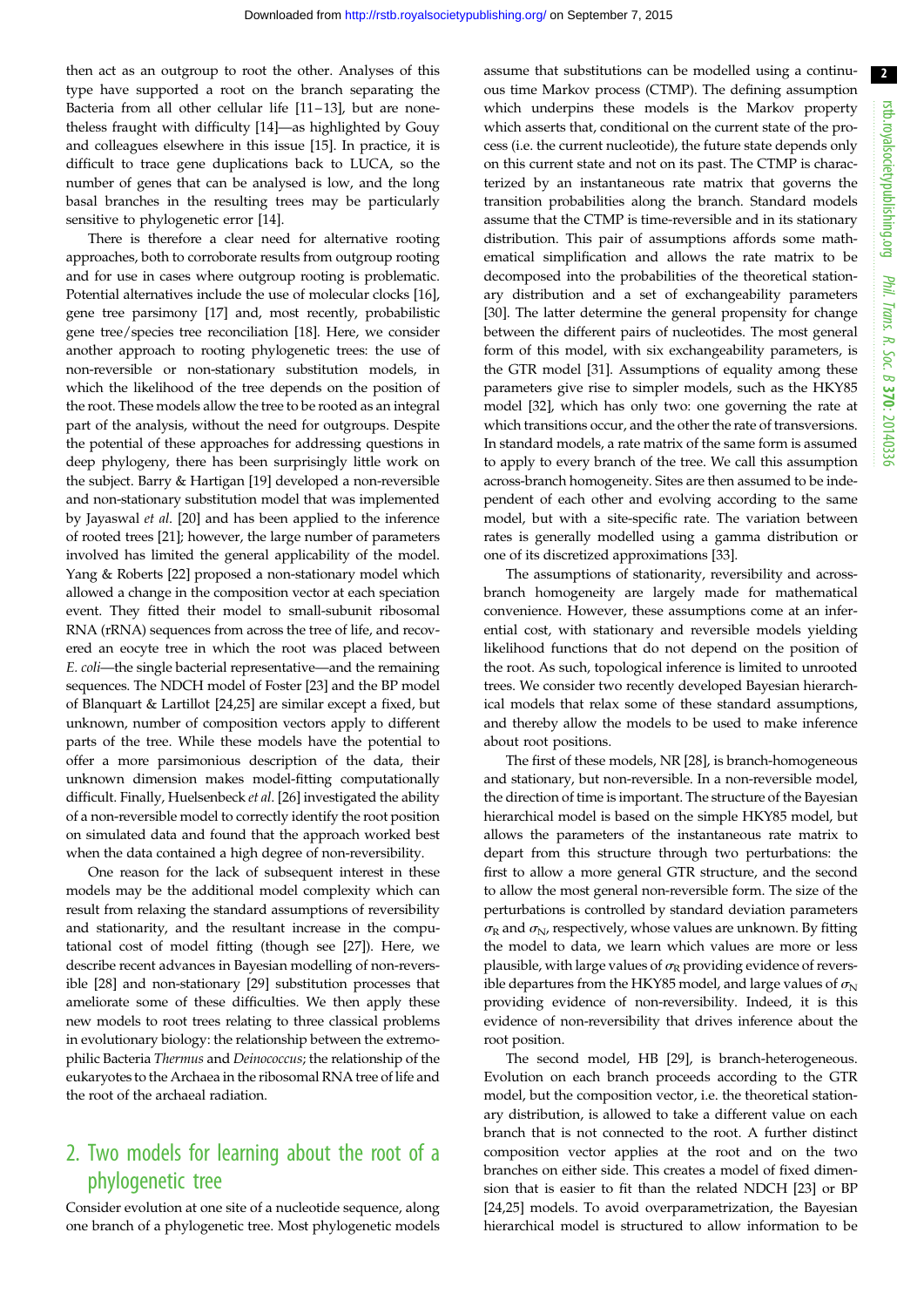3

shared between branches, with a greater exchange of information between neighbouring than distant edges. The resulting model is non-stationary and can account for discrepancies in sequence composition among taxa. It also yields a likelihood function that is informative about the root position. In this case, the information arises from evidence of non-stationarity in the data.

Both models are fitted in a Bayesian framework, using Markov chain Monte Carlo (MCMC) methods to sample the posterior distribution. Further details of the MCMC algorithms can be found in Heaps et al. [\[29](#page-7-0)] and Cherlin et al. [\[28](#page-7-0)], although note that here we use a standard Metropolis Hastings algorithm for the HB model, rather than the data augmentation scheme described in the original paper. We also use a slightly revised version of the HB model, with a common composition vector at the root and on the two branches on either side, and GTR, rather than HKY85, exchangeabilities. Our experience suggests that this revised model provides more robustness against implausible root splits on pendant branches of the underlying unrooted tree.

## 3. The relationship between Thermus and **Deinococcus**

Deinococcus radiodurans and Thermus aquaticus are related extremophilic Bacteria that are adapted to two different sets of extreme conditions: ionizing radiation and desiccation in the case of Deinococcus [[34\]](#page-8-0), and high temperatures for Thermus [\[35](#page-8-0)]. Although their common ancestry is attested by a range of independent analyses [[36\]](#page-8-0), the Thermus–Deinococcus relationship is a classic test case for new phylogenetic models because standard approaches often fail to recover the correct tree from analyses of rRNA [[23](#page-7-0)[,37](#page-8-0)]. To compare the behaviour of the NR and HB models, we inferred trees under both models using an alignment [[23\]](#page-7-0) of the 16S rRNA genes of Thermus, Deinococcus and three outgroup taxa: Bacillus, Aquifex and Thermotoga. The majority rule consensus tree under the NR model represents an incorrect tree (figure 1a), with Bacillus as the closest relative of Deinococcus. This tree recapitulates previous results in which the rRNA sequences cluster according to GC content rather than evolutionary history: Thermus, Aquifex and Thermotoga all have GC-rich rRNA genes, perhaps as an adaptation to life at high temperatures [\[39](#page-8-0)], while both Deinococcus and Bacillus are mesophiles whose rRNA genes show a more moderate GC content. The consensus tree inferred under the HB model correctly recovered the Thermus/ Deinococcus clade (figure 1b), probably because the HB model allows composition to vary across the branches of the tree. The numbered ranking of branches in order of decreasing GC content in figure 1b demonstrates that placing Thermus and Deinococcus as sister taxa requires a switch to high GC-content in Thermus following the divergence of the two lineages, which is not possible under stationary models such as NR.

Although the consensus trees in figure 1 disagree on the position of the root, it is important to note that the root position in a consensus tree does not necessarily represent the root split which received the most posterior support. This is because the majority rule consensus tree contains precisely the clades that have posterior support of more than 0.5 [\[40](#page-8-0)]. It is therefore a conditional summary, computed recursively from the leaves to the root, which depends upon the plausibility of sub-clades. By contrast, the posterior over root



Figure 1. Majority rule consensus tree showing the relationship between Thermus and Deinococcus inferred under the NR and HB models. (a) The NR model recovers the incorrect 'attract' tree, in which the mesophiles (Deinococcus and Bacillus, moderate GC) and the thermophiles (Thermus, Thermotoga and Aquifex, high GC) group according to sequence composition rather than historical relatedness. (b) The HB model recovers the correct unrooted topology, which groups *Deinococcus* and *Thermus* to the exclusion of the other taxa. The branches are labelled in red in order of decreasing posterior mean GC content; for example, the branch leading to Aquifex is the most GC-rich. The root position in this tree is also consistent with a recent, broadly sampled phylogenomic survey of bacterial diversity [[38](#page-8-0)], and the corresponding root split received the most posterior support under both models (electronic supplementary material, table S1,  $PP = 0.21$ under NR,  $PP = 0.70$  under HB). The HB model probably performs better than the NR model on this dataset because it is able to account for the compositional shift to high GC that occurred in Thermus following the split from *Deinococcus*. Support values are given as Bayesian posterior probabilities, and branch lengths are proportional to the expected number of substitutions per site, as indicated by the scale bar.

splits is a marginal summary which averages over the relationships expressed elsewhere in the tree (see [[28\]](#page-7-0) for further details or [\[41](#page-8-0)] for related comments on summarizing posteriors for unrooted topologies). Therefore, in spite of the differences between the consensus trees in figure 1, it is interesting that the root split which received the most support was the same in both cases, and separated Aquifex from the other species (electronic supplementary material, table S1,  $PP =$ 0.21 under NR,  $PP = 0.70$  under HB). This result is consistent with the conclusions of the Genomic Encyclopedia of Bacteria and Archaea project, which performed the most comprehensive phylogenomic survey of Bacteria to date [[38\]](#page-8-0). Thus, despite the differences between the NR and HB models in the way that rooting information is extracted from the data, both models agree with recent biological opinion in this case.

### 4. Application to the ribosomal RNA tree of life

Comparisons of rRNA sequences have been central to the debates over the deep structure of the tree of life, and in particular the relationship of eukaryotes to the Archaea [[10\]](#page-7-0). Many early analyses favoured a 'three domains' tree, in which the Bacteria, Archaea and eukaryotes were each monophyletic domains. By contrast, more recent analyses taking advantage of an improved sampling of archaeal sequence diversity and using better-fitting substitution models have instead favoured the 'eocyte' tree of Lake [[1](#page-7-0)], in which the eukaryotic rRNA sequences—taken to represent the host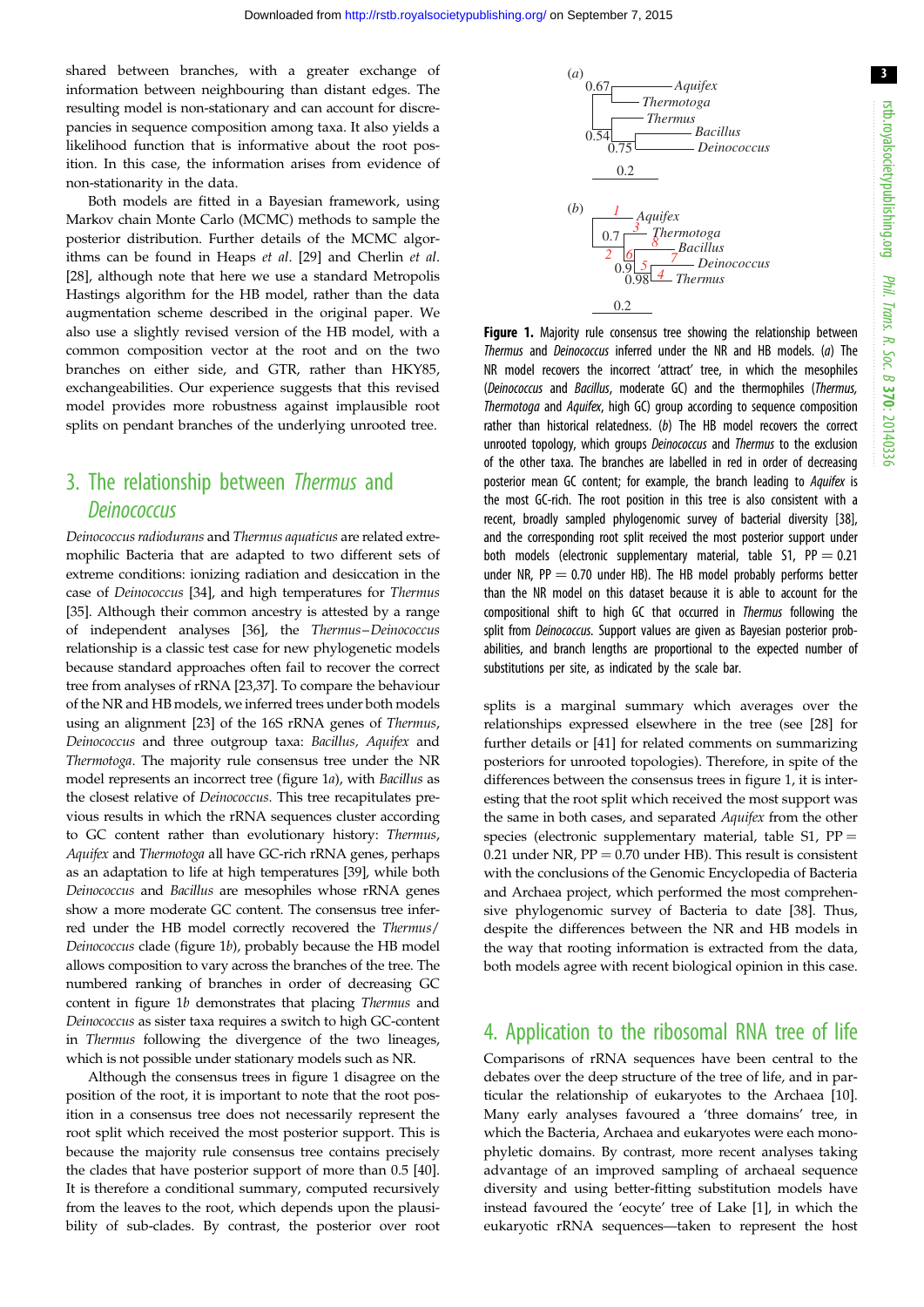

<span id="page-4-0"></span>

Figure 2. Compositional shifts in rRNA during the evolution of Bacteria, Archaea and eukaryotes. (a) On these 16 taxa, inference under the NR model recovers a three domains tree in which the eukaryotes form the sister group to a monophyletic Archaea (PP  $= 0.93$ ). The root in the consensus tree lies on the branch connecting the Bacteria to all other cells, consistent with analyses of anciently duplicated genes [\[11](#page-7-0) – [13](#page-7-0)]. (b) Inference under the HB model recovers a tree consistent with the 'eocyte' hypothesis, in which the eukaryotic rRNA sequences emerge from within the Archaea. This relationship is supported by analyses of rRNA that include more taxa and analyses of broadly conserved protein-coding genes [[10](#page-7-0)[,43,52\]](#page-8-0). The branches are labelled in red in order of decreasing posterior mean GC content; for example, the branch leading to the common ancestor of the Archaea is the most GC-rich in the tree. Support values are given as Bayesian posterior probabilities, and branch lengths are proportional to the expected number of substitutions per site, as indicated by the scale bar.

cell lineage for the mitochondrial endosymbiont—emerge from within the archaeal radiation [\[42](#page-8-0)–[45](#page-8-0)]. We analysed a previously published 16-species concatenated rRNA alignment containing 761 sites from the large subunit rRNA gene and 720 sites from the small subunit [[29\]](#page-7-0). Sequences were aligned with MUSCLE [[46\]](#page-8-0), MAFFT [[47\]](#page-8-0), PROBCONS [\[48](#page-8-0)] and KALIGN [\[49](#page-8-0)], and a consensus alignment inferred using M-COFFEE [[50\]](#page-8-0). Poorly aligning sites were identified and removed using BMGE [\[51](#page-8-0)] with the default parameters. Analysis of this alignment under the NR model recovered the classic 'three domains' topology, in which the eukaryotes emerge as the sister group to a monophyletic Archaea with strong posterior support (figure 2a,  $PP = 0.93$  for archaeal monophyly). Based on recently published analyses of rRNA and protein-coding genes, this tree is currently thought to be incorrect [[10,](#page-7-0)[42,44,52,53\]](#page-8-0), although it has historically received support from simpler stationary models (reviewed in [\[10](#page-7-0)]). This result suggested that, while the NR model can provide useful rooting information, it is subject to many of the same limitations as other stationary models. Inference under the HB model recovered an eocyte tree, with the eukaryotes emerging as the sister group to the 'TACK' superphylum of Archaea (figure 2b,  $PP = 0.89$  for the eukaryote/ TACK clade), consistent with recent phylogenomic analyses [[42](#page-8-0) –[45](#page-8-0)]. As in the case of the Thermus dataset, mapping posterior inferences of the most GC-rich branches onto the consensus tree provides an intuitive explanation for the differences in results between the NR and HB models. The branches leading to the common ancestor of the Archaea, and to each of the major archaeal clades, are among the most GC-rich in the phylogeny (ranked first (0.756), sixth (0.639) and eighth (0.621) by posterior mean GC content; see figure 2b and electronic supplementary material, figure S2), but the long branch leading to the common ancestor of the eukaryotes has a much more moderate GC content (ranked 20th overall; 0.444). Thus, the eocyte tree requires the placement of a moderate GC branch inside a high GC clade: this is biologically plausible, because we know that sequence composition can change over evolutionary time, but not possible under NR and other stationary models.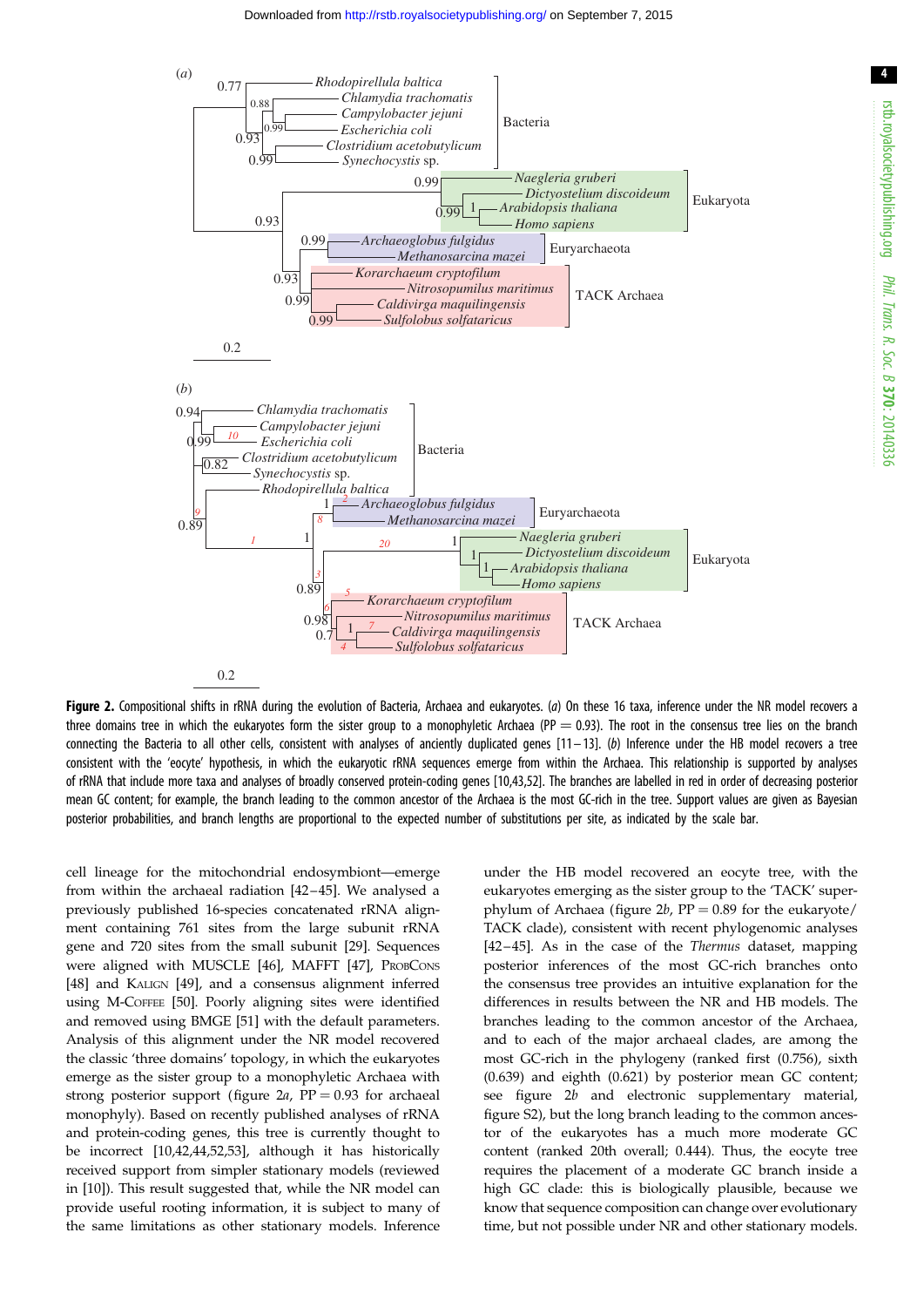

Figure 3. Evidence of GTR-like structure and non-reversibility in the Thermus - Deinococcus and tree of life datasets. The plots show the standardized marginal likelihood (proportional to the posterior density divided by the prior density) for the reversible ( $\sigma_{\rm h}$ ) and non-reversible ( $\sigma_{\rm h}$ ) perturbation standard deviation parameters of the NR model. They summarize the weight of evidence from the data for different values of  $\sigma_R$  and  $\sigma_M$  given the choice of model and prior. (a) There is strong evidence of non-zero  $\sigma_R$  for both datasets, suggesting that GTR exchangeabilities are more plausible than HKY85 exchangeabilities in both cases. (b) There is also evidence for small, but non-zero, values of  $\sigma_N$  in both datasets, which provides evidence of detectable non-reversibility in the data. This is particularly true for the tree of life dataset, which may partially explain the failure of the HB model to recover the most widely accepted root position (i.e. between the Bacteria and Archaea).

This result provides some insight into why early analyses with simpler phylogenetic methods often recovered the three domains tree and provides support for the suggestion of Tourasse & Gouy [\[9\]](#page-7-0) that the eocyte tree might be intrinsically more difficult to recover than the three domains tree.

For these rRNA genes, the posterior distributions for root splits support the placement of the roots on the consensus trees, showing disagreement between the NR and HB models (see [figure 2](#page-4-0) and electronic supplementary material, table S2). The NR model favours a root on the branch separating the Bacteria from all other cells, in agreement with traditional paralogue rooting approaches [[11](#page-7-0)–[13](#page-7-0)] and analyses of genome networks [[54\]](#page-8-0). By contrast, the HB model places the root within the Bacteria ([figure 2](#page-4-0)b) with posterior support equal to 1. Although the root is unresolved on the consensus tree, the root split with the greatest posterior support (electronic supplementary material, table S2,  $PP = 0.34$ ) groups all the Bacteria except Rhodopirellula on one side of the root. Some authors have argued for a root within the Bacteria on the basis of polarized indels or other rare genomic changes [\[55](#page-8-0),[56\]](#page-8-0), although neither of these proposals unites the planctomycetes (here represented by Rhodopirellula) with the Archaea and eukaryotes. While resolution of this issue will clearly require analyses with a greatly improved sampling of Bacteria, we also sought to investigate the reason for the different root inferences under the NR and HB models. Recall that, in the case of the NR model, the  $\sigma_R$  parameter provides a measure of reversible departures from the HKY85 model while the  $\sigma_N$  parameter provides a measure of non-reversibility. Plots showing the weight of evidence in the data for different values of  $\sigma_N$  and  $\sigma_R$  for the Thermus and tree of life datasets showed markedly different behaviour (figure 3): while both datasets revealed evidence of non-zero values for  $\sigma_{\text{R}}$ , providing support for GTR-like over HKY85 exchangeabilities, posterior support for non-zero values of  $\sigma_{\rm N}$  is clearly greater in the tree of life. Thus, the tree of life

dataset shows substantial evidence of non-reversibility in the substitution process within branches, which is not accounted for in the HB model. This observation may provide a partial explanation for the failure of the HB model to recover the most widely accepted root position on this dataset. It also suggests that, beyond the compositional heterogeneity that is increasingly recognized as an important and pervasive feature of real sequence data, some alignments may also contain significant evidence of non-reversibility in the substitution process. This finding agrees with the work of Squartini & Arndt [[57\]](#page-8-0), who presented evidence for nonreversibility in the evolution of the Drosophila and human lineages, and motivates the development of phylogenetic models that can account for both non-stationarity and nonreversibility, as these may both be salient features of real sequence data.

### 5. The root of the archaeal radiation

If the root of the tree of life lies between the Bacteria and Archaea, then the divergence of these two lineages represents the deepest split in the cellular world. Rooting the archaeal tree would establish a phylogenetic framework for reconstructing the gene content of the first archaeon and for constraining hypotheses about the earliest archaeal metabolisms. The models we introduce here are particularly well suited to addressing this question because they obviate the need to include a bacterial outgroup and the long branch that results, potentially improving the robustness of our inferences against long-branch attraction. We considered a concatenated alignment of 16S and 23S rRNA sequences sampled from across the known diversity of Archaea, including the Euryarchaeota, 'TACK' superphylum [\[45](#page-8-0)], and recently described 'DPANN' lineages [[38\]](#page-8-0). The archaeal alignment showed substantially more heterogeneity across

5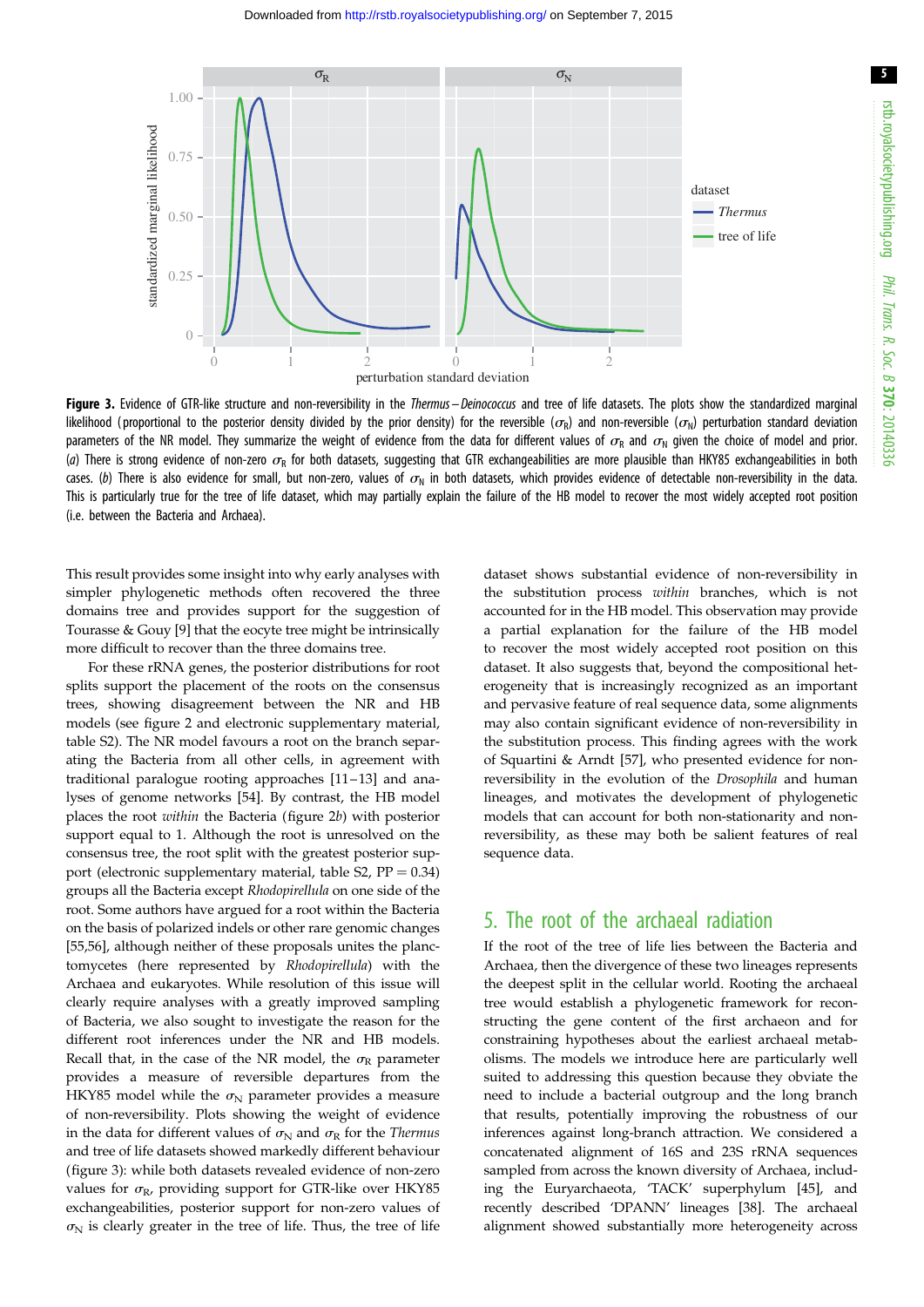

Figure 4. The root of the Archaea under the HB model. The consensus tree places the archaeal root between the 'TACK' Archaea and a clade containing the Euryarchaeota, from within which the DPANN lineages emerge polyphyletically. Posterior support for this root split is relatively low (electronic supplementary material, table S3, PP = 0.07), and our analysis does not exclude the root from some neighbouring branches, including Korarchaeum, Nanoarchaeum, or some of the early diverging methanogenic lineages within the Euryarchaeota. Branches are labelled in order of decreasing GC content; for clarity, only the 10 most GC-rich branches are labelled. Support values are provided as Bayesian posterior probabilities, and branch lengths are proportional to the expected number of substitutions per site, as indicated by the scale bar.

taxa in its empirical composition than the Thermus or tree of life datasets. For example, the standard deviation of the proportion of guanine was 0.064, compared with at most 0.027 for the other two alignments (electronic supplementary material, table S4). The stationary NR model cannot account for such compositional heterogeneity and so we chose to fit the HB model only to this dataset. The root in the consensus tree separates the 'TACK' superphylum from a clade containing the Euryarchaeota and 'DPANN' Archaea (figure 4), although posterior support for the monophyly of the clades on either side of this root was low  $(PP = 0.52$  and 0.56, respectively), largely due to uncertainty about the position of Korarchaeum on one side of the root, and of Nanoarchaeum and some early diverging methanogenic Euryarchaeota on the other. This uncertainty is reflected in the posterior for root splits, which offers support to a variety of basal arrangements of these groups around the root; see the electronic supplementary material, table S3. It is also interesting to note that the most GC-rich branches in the consensus tree (those leading to Nanoarchaeum on the one hand, and the TACK superphylum on the other) are close to the inferred root, consistent with our analysis of the rRNA tree of life [\(figure 2](#page-4-0)b). Based on the observation that the GC content of rRNA genes increases with optimal growth temperature [\[39](#page-8-0)], these results are compatible with the idea that the archaeal common ancestor was a thermophile [\[58](#page-8-0)]. Intriguingly, the analysis robustly excluded the root from within several major archaeal groups, including the Crenarchaeota  $(PP = 0.92)$ , Thaumarchaeota/Aigarchaeota (PP = 0.99), and a clade containing some Euryarchaeota and all of the 'DPANN' Archaea except Nanoarchaeum (PP =  $0.98$ ).

A key benefit of the HB model is that it allows inference about the root of the tree without the use of an outgroup while directly modelling the variation of sequence composition over time. It is therefore interesting to note that our rooted archaeal tree shares some key features with a recent phylogenomic analysis of the Archaea that made use of proteins for which the distance separating bacterial and archaeal sequences was shorter than in traditional ribosomal protein trees, an approach which should also reduce the impact of long-branch attraction on the in-group phylogeny [[59\]](#page-8-0). In both trees, the highly reduced 'DPANN' Archaea emerge polyphyletically from within the Euryarchaeota, and the root is placed between TACK (called 'Proteoarchaeota' in [[59\]](#page-8-0)) and this Euryarchaeota/DPANN clade. Taken together, these results suggest that the basal position of a monophyletic DPANN clade in recent analyses may, in part, be attributable to attraction to the long bacterial outgroup. This result illustrates how the approaches described here can complement and extend analyses using traditional outgroup rooting.

## 6. Prospects for non-reversible and nonstationary substitution models

Despite their potential for addressing key questions in early cellular evolution, non-reversible and non-stationary substitution models are still an under-explored area of phylogenetics. In this article, we have explored two recently developed models for inferring rooted trees from nucleotide data on modest but reasonable numbers of taxa—up to 30 in the case of the archaeal dataset. These models make root

6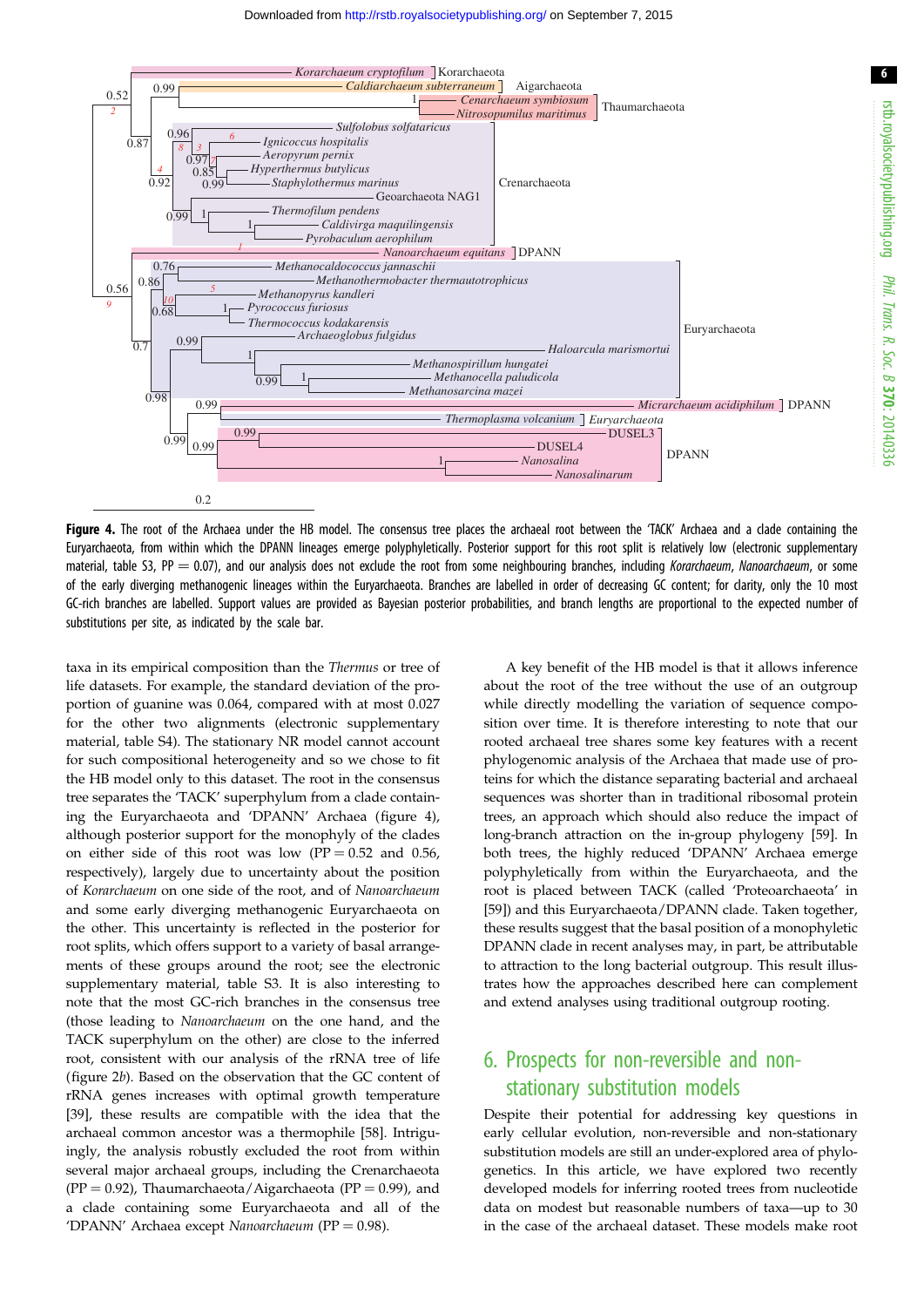7

<span id="page-7-0"></span>inferences that are consistent with independent phylogenomic analyses and anciently duplicated genes and may provide a useful alternative to outgroup rooting. Our results therefore show that real sequence alignments can contain useful information about the position of the root that is implicit both in changes in sequence composition over time as well as—in at least some cases—evidence for directionality in the process of substitution.

Inferring deep phylogenies is challenging, and our analyses also revealed limitations in the models we have developed so far, helping to identify some important points on which progress can be made. Compositional heterogeneity is a pervasive feature of real sequence data, but at least some alignments also show evidence for non-reversibility within branches of the tree (that is,  $\sigma_N > 0$ ). Joint modelling of these features is desirable, but inference under such models is not yet computationally tractable. We have focused on relaxing modelling assumptions so as to make the likelihood dependent on the root of the tree, but we know that other model properties are also important for the accuracy of the inferred topology—in particular, across-site compositional variation (as accommodated by the CAT model [[60\]](#page-8-0)). Future work will focus on incorporating these and other important features into our models, in order to improve the accuracy and robustness of rooted phylogenetic trees.

Data accessibility. The sequence alignments analysed in the paper have been deposited at FigShare: [http://dx.doi.org/10.6084/m9.figshare.](http://dx.doi.org/10.6084/m9.figshare.1468407) [1468407.](http://dx.doi.org/10.6084/m9.figshare.1468407)

Authors' contributions. T.A.W. and S.E.H. conceived and performed the analyses and wrote the paper. S.E.H., T.M.W.N. and R.J.B. devised and implemented the HB model; S.C., S.E.H., T.M.W.N. and R.J.B. devised and implemented the NR model. T.M.E. provided guidance and contributed significant editing of the paper. All authors commented on and approved the final version of the paper.

Competing interests. We have no competing interests.

Funding. T.A.W., S.E.H., S.C. and T.M.E. were supported by a European Research Council Advanced Investigator Programme grant (ERC-2010-AdG-268701), and a Programme Grant from the Wellcome Trust (no. 045404) to T.M.E.

### **References**

- 1. Lake JA, Henderson E, Oakes M, Clark MW. 1984 Eocytes: a new ribosome structure indicates a kingdom with a close relationship to eukaryotes. Proc. Natl Acad. Sci. USA 81, 3786– 3790. ([doi:10.](http://dx.doi.org/10.1073/pnas.81.12.3786) [1073/pnas.81.12.3786\)](http://dx.doi.org/10.1073/pnas.81.12.3786)
- 2. Felsenstein J. 1981 Evolutionary trees from DNA sequences: a maximum likelihood approach. J. Mol. Evol. 17, 368 – 376. [\(doi:10.1007/BF01734359](http://dx.doi.org/10.1007/BF01734359))
- 3. Penny D. 1976 Criteria for optimising phylogenetic trees and the problem of determining the root of a tree. J. Mol. Evol. 8, 95 – 116. [\(doi:10.1007/](http://dx.doi.org/10.1007/BF01739097) [BF01739097\)](http://dx.doi.org/10.1007/BF01739097)
- 4. Tarrío R, Rodríguez-Trelles F, Ayala FJ. 2000 Tree rooting with outgroups when they differ in their nucleotide composition from the ingroup: the Drosophila saltans and willistoni groups, a case study. Mol. Phylogenet. Evol. 16, 344– 349. ([doi:10.](http://dx.doi.org/10.1006/mpev.2000.0813) [1006/mpev.2000.0813\)](http://dx.doi.org/10.1006/mpev.2000.0813)
- 5. Holland BR, Penny D, Hendy MD. 2003 Outgroup misplacement and phylogenetic inaccuracy under a molecular clock—a simulation study. Syst. Biol. 52, 229– 238. ([doi:10.1080/10635150390192771](http://dx.doi.org/10.1080/10635150390192771))
- 6. Felsenstein J. 1978 Cases in which parsimony or compatibility methods will be positively misleading. Syst. Zool. 27, 401– 410. ([doi:10.2307/2412923\)](http://dx.doi.org/10.2307/2412923)
- 7. Philippe H, Laurent J. 1998 How good are deep phylogenetic trees? Curr. Opin. Genet. Dev. 8, 616– 623. ([doi:10.1016/S0959-437X\(98\)80028-2\)](http://dx.doi.org/10.1016/S0959-437X(98)80028-2)
- 8. Hirt RP, Logsdon JM, Healy B, Dorey MW, Doolittle WF, Embley TM. 1999 Microsporidia are related to Fungi: evidence from the largest subunit of RNA polymerase II and other proteins. Proc. Natl Acad. Sci. USA 96, 580 - 585. [\(doi:10.1073/pnas.96.2.580\)](http://dx.doi.org/10.1073/pnas.96.2.580)
- 9. Tourasse NJ, Gouy M. 1999 Accounting for evolutionary rate variation among sequence sites consistently changes universal phylogenies deduced from rRNA and protein-coding genes. Mol. Phylogenet. Evol. 13, 159– 168. ([doi:10.1006/mpev.](http://dx.doi.org/10.1006/mpev.1999.0675) [1999.0675\)](http://dx.doi.org/10.1006/mpev.1999.0675)
- 10. Williams TA, Foster PG, Cox CJ, Embley TM. 2013 An archaeal origin of eukaryotes supports only two primary domains of life. Nature 504, 231-236. [\(doi:10.1038/nature12779](http://dx.doi.org/10.1038/nature12779))
- 11. Iwabe N, Kuma K, Hasegawa M, Osawa S, Miyata T. 1989 Evolutionary relationship of archaebacteria, eubacteria, and eukaryotes inferred from phylogenetic trees of duplicated genes. Proc. Natl Acad. Sci. USA 86, 9355– 9359. [\(doi:10.1073/pnas.](http://dx.doi.org/10.1073/pnas.86.23.9355) [86.23.9355](http://dx.doi.org/10.1073/pnas.86.23.9355))
- 12. Gogarten JP et al. 1989 Evolution of the vacuolar  $H + -ATP$ ase: implications for the origin of eukaryotes. Proc. Natl Acad. Sci. USA 86, 6661– 6665. [\(doi:10.1073/pnas.86.17.6661\)](http://dx.doi.org/10.1073/pnas.86.17.6661)
- 13. Brown JR, Doolittle WF. 1995 Root of the universal tree of life based on ancient aminoacyltRNA synthetase gene duplications. Proc. Natl Acad. Sci. USA 92, 2441– 2445. [\(doi:10.1073/pnas.](http://dx.doi.org/10.1073/pnas.92.7.2441) [92.7.2441\)](http://dx.doi.org/10.1073/pnas.92.7.2441)
- 14. Philippe H, Forterre P. 1999 The rooting of the universal tree of life is not reliable. J. Mol. Evol. 49, 509 – 523. [\(doi:10.1007/PL00006573\)](http://dx.doi.org/10.1007/PL00006573)
- 15. Gouy R, Baurain D, Philippe H. 2015 Rooting the tree of life: the phylogenetic jury is still out. Phil. Trans. R. Soc. B 370, 20140329. [\(doi:10.1098/rstb.2014.0329\)](http://dx.doi.org/10.1098/rstb.2014.0329)
- 16. Drummond AJ, Ho SYW, Phillips MJ, Rambaut A. 2006 Relaxed phylogenetics and dating with confidence. PLoS Biol. 4, 699– 710. [\(doi:10.1371/](http://dx.doi.org/10.1371/journal.pbio.0040088) [journal.pbio.0040088](http://dx.doi.org/10.1371/journal.pbio.0040088))
- 17. Katz LA, Grant JR, Parfrey LW, Burleigh JG. 2012 Turning the crown upside down: gene tree parsimony roots the eukaryotic tree of life. Syst. Biol. 61, 653 – 660. [\(doi:10.1093/sysbio/sys026\)](http://dx.doi.org/10.1093/sysbio/sys026)
- 18. Boussau B, Szöllösi G, Duret L. 2013 Genome-scale coestimation of species and gene trees. Genome Res. 23, 323– 330. ([doi:10.1101/gr.141978.112\)](http://dx.doi.org/10.1101/gr.141978.112)
- 19. Barry D, Hartigan J. 1987 Statistical analysis of hominoid molecular evolution. Stat. Sci. 2, 191 – 210. [\(doi:10.1214/ss/1177013353](http://dx.doi.org/10.1214/ss/1177013353))
- 20. Jayaswal V, Jermiin LS, Robinson J. 2005 Estimation of phylogeny using a general Markov model. Evol. Bioinform. Online  $1, 62 - 80.$
- 21. Jayaswal V, Ababneh F, Jermiin LS, Robinson J. 2011 Reducing model complexity of the general Markov model of evolution. Mol. Biol. Evol. 28, 3045 – 3059. ([doi:10.1093/molbev/msr128\)](http://dx.doi.org/10.1093/molbev/msr128)
- 22. Yang Z, Roberts D. 1995 On the use of nucleic acid sequences to infer early branchings in the tree of life. Mol. Biol. Evol. 12, 451– 458.
- 23. Foster P. 2004 Modeling compositional heterogeneity. Syst. Biol. 53, 485– 495. [\(doi:10.1080/](http://dx.doi.org/10.1080/10635150490445779) [10635150490445779](http://dx.doi.org/10.1080/10635150490445779))
- 24. Blanquart S, Lartillot N. 2006 A Bayesian compound stochastic process for modeling nonstationary and nonhomogeneous sequence evolution. Mol. Biol. Evol. 23, 2058 – 2071. [\(doi:10.1093/molbev/msl091](http://dx.doi.org/10.1093/molbev/msl091))
- 25. Blanquart S, Lartillot N. 2008 A site- and timeheterogeneous model of amino acid replacement. Mol. Biol. Evol. 25, 842– 858. [\(doi:10.1093/molbev/](http://dx.doi.org/10.1093/molbev/msn018) [msn018](http://dx.doi.org/10.1093/molbev/msn018))
- 26. Huelsenbeck JP, Bollback JP, Levine AM. 2002 Inferring the root of a phylogenetic tree. Syst. Biol. 51, 32 – 43. ([doi:10.1080/106351502753475862\)](http://dx.doi.org/10.1080/106351502753475862)
- 27. Boussau B, Gouy M. 2006 Efficient likelihood computations with nonreversible models of evolution. Syst. Biol. 55, 756– 768. [\(doi:10.1080/](http://dx.doi.org/10.1080/10635150600975218) [10635150600975218](http://dx.doi.org/10.1080/10635150600975218))
- 28. Cherlin S, Nye TMW, Boys RJ, Heaps SE, Williams TA, Embley TM. 2015 The effect of non-reversibility on inferring rooted phylogenies. See [http://arxiv.](http://arxiv.org/pdf/1505.08009.pdf) [org/pdf/1505.08009.pdf.](http://arxiv.org/pdf/1505.08009.pdf)
- 29. Heaps SE, Nye TMW, Boys RJ, Williams TA, Embley TM. 2014 Bayesian modelling of compositional heterogeneity in molecular phylogenetics. Stat. Appl. Genet. Mol. Biol. 13, 589– 609. [\(doi:10.1515/](http://dx.doi.org/10.1515/sagmb-2013-0077) [sagmb-2013-0077\)](http://dx.doi.org/10.1515/sagmb-2013-0077)
- 30. Whelan S, Goldman N. 2001 A general empirical model of protein evolution derived from multiple